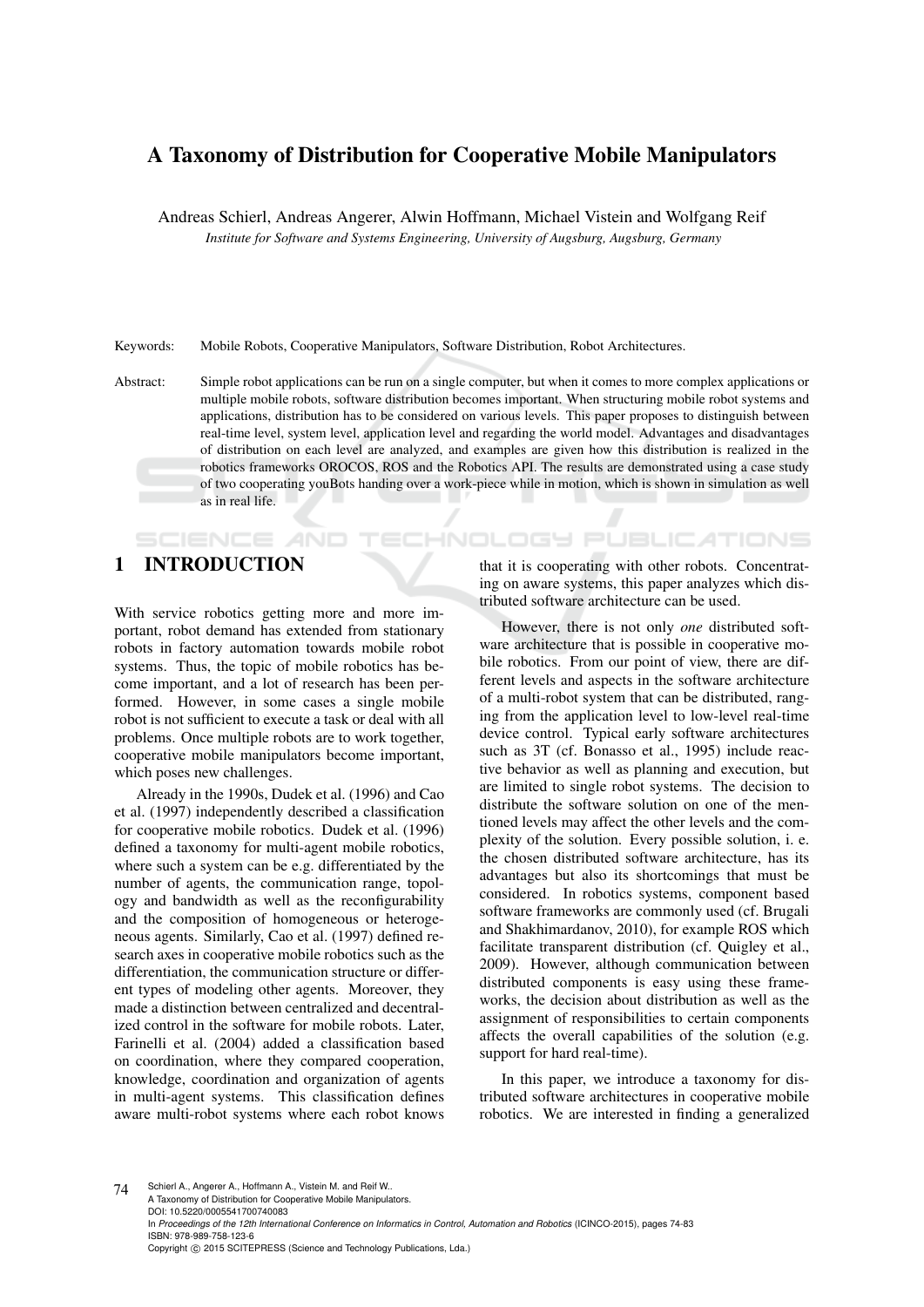representation and description of distributed robotics systems. Hence, this taxonomy can be used to classify and compare the software architectures of distributed robotics systems. Additionally, we give advantages and disadvantages of applying distribution on different levels. It is important to be able to compare distributed robotics systems as the chosen software architecture often influences or sometimes even determines the complexity of the solution. However, over-simplification can sometimes lead to unrealistic solutions that will fail in real life.

Section 2 describes a case study using cooperating KUKA youBots as mobile manipulators, which is used as reference example throughout the paper. A taxonomy that separates different levels for structuring software for (mobile) robots is given in Section 3. Subsequently, the different possibilities of distributing software using these levels, as well as the advantages and disadvantages are discussed in Section 4. To show the general validity of the taxonomy, the distribution possibilities are explained using three different software frameworks. Experimental results about different solutions of the case study are presented in Section 5. Section 6 concludes this paper and gives an outlook.

## 2 CASE STUDY

As a case study for cooperating mobile robots, a scenario containing two KUKA youBots (cf. Bischoff et al., 2011) is used. In this scenario, the robots physically interact with each other to transfer a work piece from one youBot to the other.



Figure 1: Cooperation of two youBots in simulation.

This scenario is inspected in different levels of difficulty. The first variant runs in simulation (cf. Figure 1), where both robots can be coordinated in realtime, exact position information is available and all control inputs and trajectories are exactly followed. For this variant, first an easy case is analyzed where the first robot is standing still, and afterwards a more complex case follows where the workpiece transfer happens while both robots are moving.



Figure 2: Cooperation of two real youBots.

VOL As some of the assumptions made for simulation case are not valid for real robots, a second variant with real youBots is analyzed (cf. Figure 2). There, a youBot platform (left, without arm) is initially carrying a workpiece, which is then picked up by the second youBot (right) while both youBots are moving. The youBots and the workpiece are tracked externally using a Vicon optical tracking system, so precise position information is available.

However, the the concepts presented in the following sections are not specific to this use case with mobile robots, but also apply to other cooperating robots such as teams of industrial robots that produce goods in an automation plant.

## 3 SOFTWARE STRUCTURE FOR DISTRIBUTED ROBOTS

When designing a software architecture for a distributed robot scenario, we propose to group the software components into different layers as illustrated in Figure 3.

Each of the hardware devices present in the robot solution is represented and controlled by a device driver: *The component that communicates with the hardware device through the vendor-specific interface.* The device driver is responsible for exchanging data with the surrounding software components. It has to derive control inputs and forward them to the device, as well as receive feedback from the device and make it available to other software components.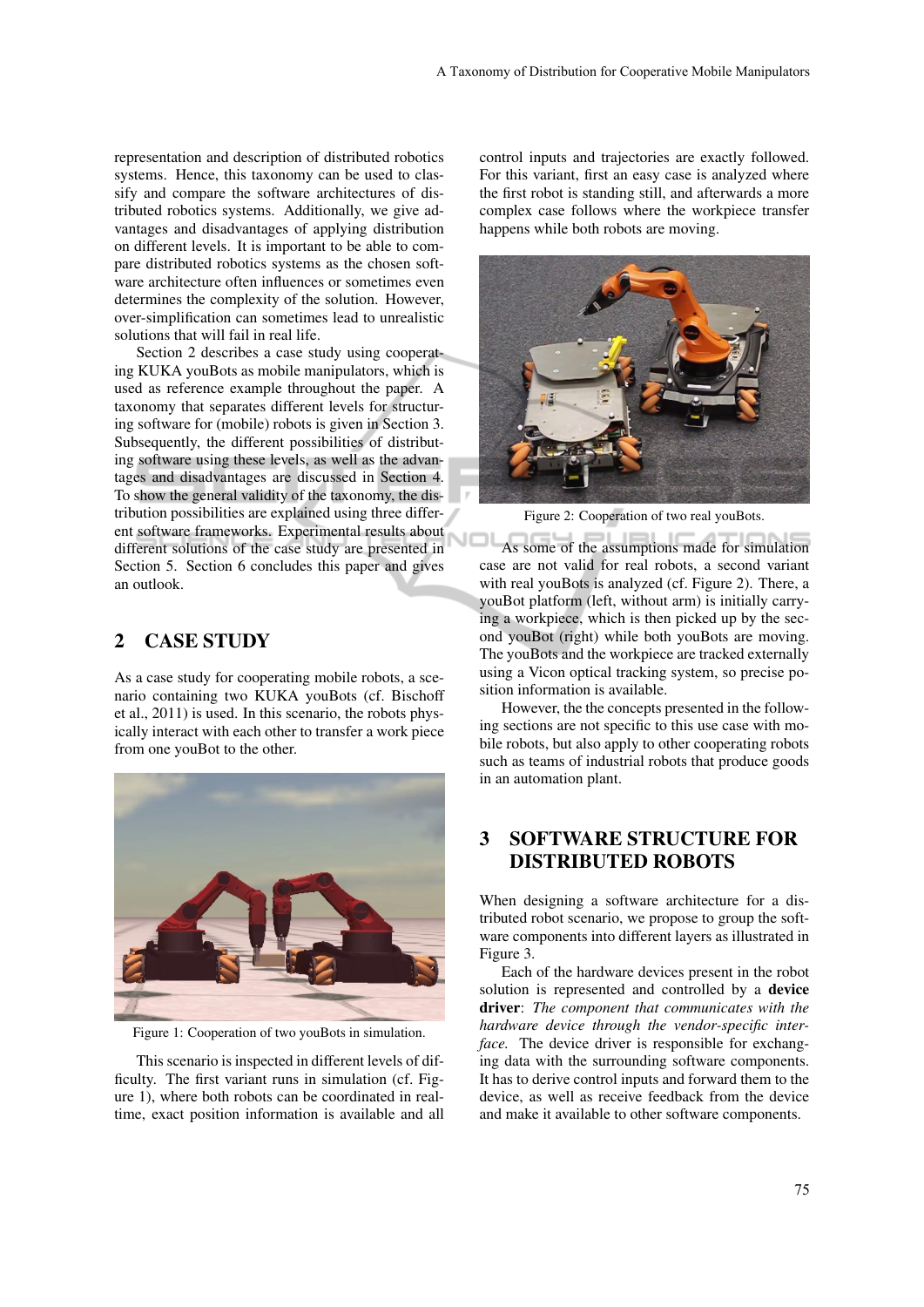

Figure 3: Software structure for distributed robots.

Each device driver can belong to a real-time context: *The components between which data transfer and coordination occurs with given timing guarantees.* Depending on the implementation, the real-time context can contain only one device, or span over multiple devices. Within a real-time context, reactions to events or the processing of sensor data can be guaranteed to happen before a given time limit (hard real-time). This allows to handle safety-critical situations that require timing guarantees (e.g. to stop the robot if an obstacle occurs), or to execute precise behaviors (such as actions that happen at a given point on a trajectory).

Above the real-time level, one or multiple realtime contexts belong to a system: *The components between which all knowledge is shared.* Within one system, all components are allowed to access each other's data, and to communicate with and send commands to each other. This allows components to directly include other components' data into planning or computation, though no real-time guarantees are given (unless handled within one real-time context). A system can span multiple computers, as long as reliable means of communication exist to facilitate the required data transfer.

To perform a desired task, one or more systems can be used in an application: *The components that coordinate a work flow executed by the systems.* Within an application, data is read and commands are sent to the controlled systems, so that the corresponding devices execute the task. However, if data from one system is required for an action in another system, it is the responsibility of the application or the deployment to facilitate the required data transfer, as there is no concept of implicit shared data between systems. The overall behavior of cooperating robots results from the interplay of all applications that coordinate the robots.

Each application performs its work based on its

world model: *The knowledge about the controlled devices and systems, as well as the environment including other (cooperating) devices.* This includes geometric information such as positions and orientations of the relevant objects, as well as physical data (such as mass and friction), shape data (such as 3D models for visualization or collision checks), semantics and ontologies. Information from the world model can be stored and used in applications, systems or real-time contexts, and can also be shared between different applications and systems. Structurally, the world model data can be differentiated into dynamic and static knowledge, with static knowledge (e.g. maps, shapes and ontologies) being valid everywhere, while dynamic knowledge (such as positions and sensor data) may be known in only one system or be different in different systems.

## 4 DISTRIBUTING THE SOFTWARE **BLICATIONS**

Depending on the requirements and technical limitations of the robot solution, the size and distribution of real-time contexts, systems and applications and thus the structure of the software can vary. This section discusses different design decisions concerning this structure based on the examples of the case study described in Section 2 and using the three popular frameworks OROCOS, ROS and the Robotics API. OROCOS as a component framework mainly targets control systems with real-time guarantees (cf. Bruyninckx, 2001). The main focus of ROS is to be a component framework with transparent distribution, which over time has collected a large amount of algorithms as reusable components (cf. Quigley et al., 2009). The Robotics API focuses on high-level robot programming using modern programming languages (such as Java) while still providing real-time guarantees (cf. Angerer et al., 2013).

## 4.1 Real-time Level

First, the existing hardware devices and device drivers have to be grouped into real-time contexts. In the mobile manipulator example of Section 2 this is mainly the two youBots, where we will concentrate on two platforms and one or two arms. Generally speaking, there are four different choices for this situation (cf. Figure 4):

In the smallest case (Real-time Context A in Figure 4), the device driver software is written without real-time in mind. In this case, the real-time context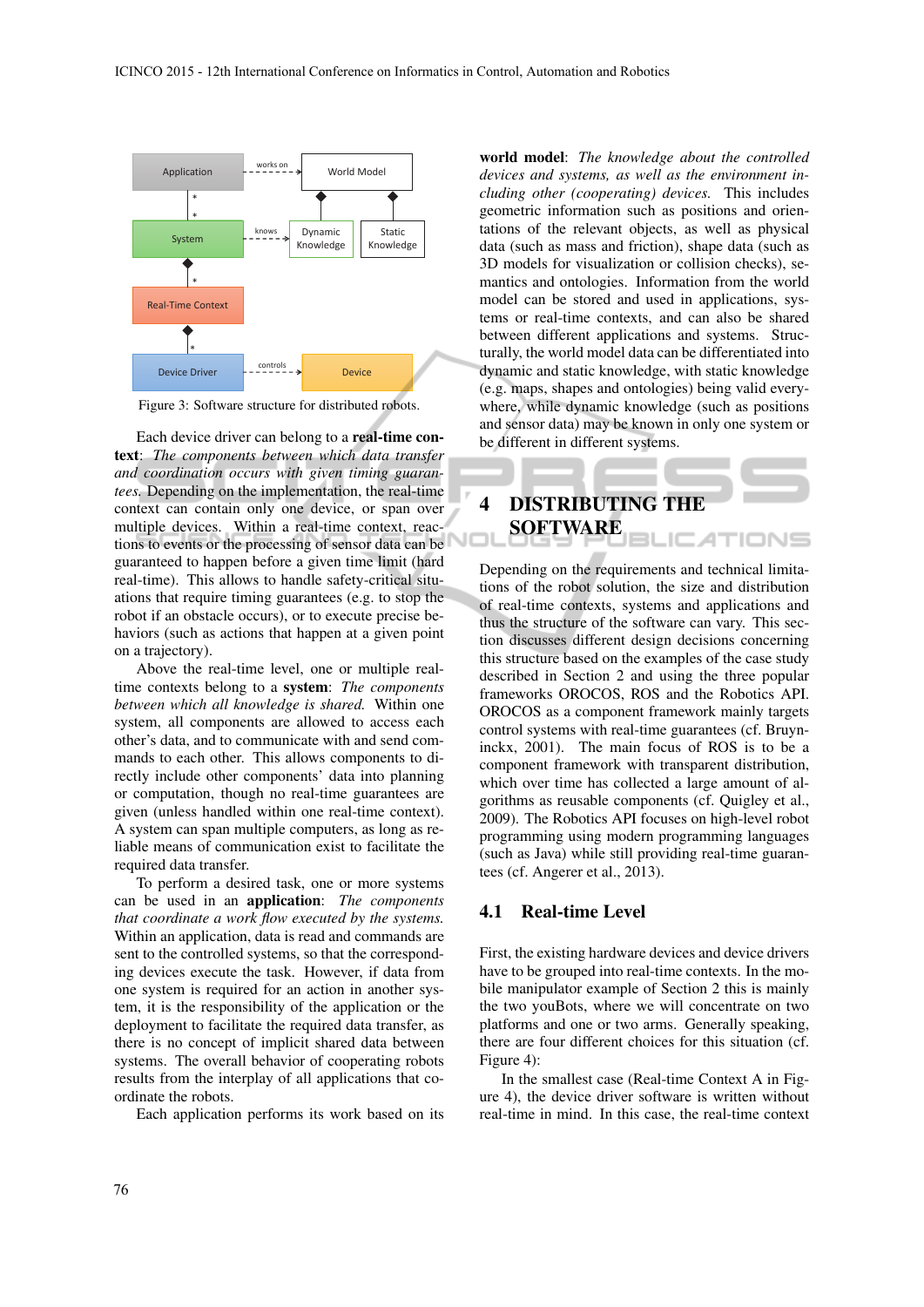

Figure 4: Different variants of real-time contexts.

only spans the firmware (if real-time capable) or controller (digital or analog) present in the device itself. For the youBot Arm, this could mean that only the position control mode of the arm motor controllers is used, where it is sufficient to give one joint configuration that the robot is expected to move to. While easy to implement, no synchronization between the joints or support for precise Cartesian space motions is possible, and no guarantees can be given regarding the interpolation quality of user-defined trajectories or the timing of reactions to events (unless supported directly by the device).

In the next case (Real-time Context B), the device driver and the communication with the device is implemented in a real-time capable fashion. This requires to use a real-time operating system and more care when implementing the device driver, but allows to execute precise custom trajectories and handle sensor events with timing guarantees. For example, a real-time capable driver running at 250Hz could be implemented for the youBot Platform on a real-time operating system such as VxWorks or Xenomai. It can provide the motor controllers with smooth control set points for velocity or torque control, which allows precise user-defined trajectories, or to implement custom feed-forward or feedback control laws. However, as a drawback only information that is provided by the device itself can be included in the control law. For example only the wheel position can be controlled exactly, but the position of the entire robot in Cartesian space is inaccurate (due to wheel slip and other factors limiting odometry precision), and the platform motion cannot be synchronized with the arm motion.

Increasing the context, multiple devices can be combined (cf. Real-time Context C), up to all devices that are physically connected to the controlling computer. Both the youBot arm and the platform, which are connected to the onboard computer via EtherCAT, can be controlled from a real-time capable software on a real-time operating system. This way, coordinated motions between platform and arm are possible, that are realized through the 5 joints of the arm and the three degrees of freedom provided by the omnidirectional platform. This for example allows Cartesian space motions of the end-effector relative to a point in Cartesian space known to the youBot (such as the position where the youBot started – called the odometry origin – assuming that odometry exactly provides the current position relative to this origin based on wheel rotations). Additionally, one device can react to events that occur at other devices or are detected by other sensors. However, to be able to specify these reactions, either this part of the software has to be changed for a specific application, or a flexible specification language is required (cf. Schierl et al., 2012, 2013).

To enable easy cooperation between multiple robots, the devices of all robots could be combined into one real-time context (cf. Real-time Context D). However, if the corresponding devices are connected to different PCs, real-time communication between the PCs is required. For stationary robots such as robot arms or automation systems in a factory, or complex mobile robot systems with multiple computers on board (such as the WillowGarage PR2 or the DLR Justin), this is possible through Ethernet or field buses like Ethercat. In the automation domain, standard equipment such as PLCs are used, while in robot research software frameworks such as aRDx (cf. Hammer and Bauml, 2013) or Orocos (cf. Bruyninckx, 2001) are preferred. But between mobile robots, using a wired connection usually is no option, and standards for general purpose real-time capable wireless connections are not yet common, so providing a single real-time context is not yet widely usable. In summary, while distributing a real-time context over multiple computers can improve the scalability of the solution (w.r.t. processing power or device connectivity), the need for deterministic communication implies special requirements (such as field bus hardware or dedicated networks) that make the solution more complex or expensive.

Depending on their focus, different robot frameworks offer more or less support for large real-time contexts:

• In ROS, real-time contexts with one device (vari-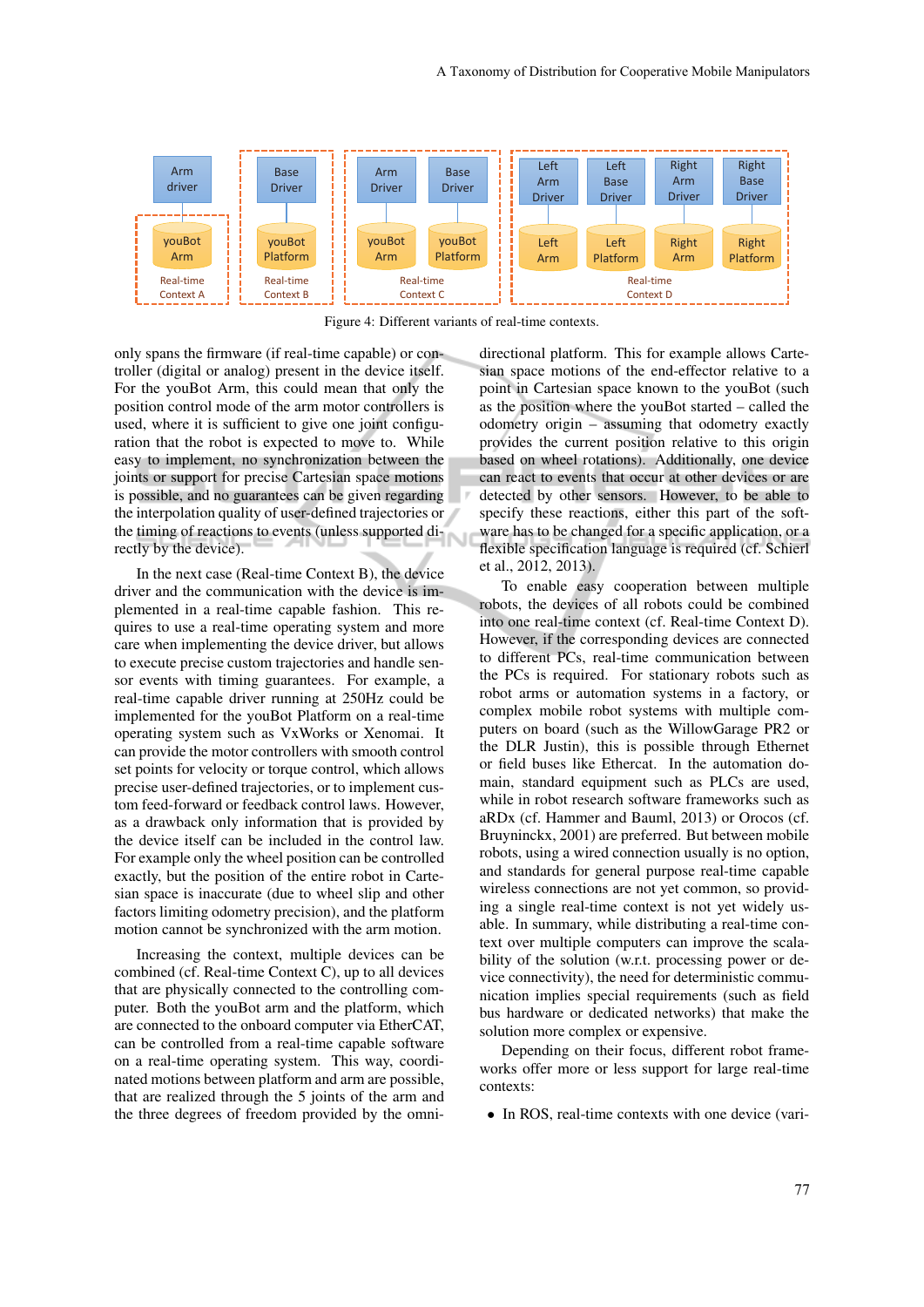

Figure 5: Different variants of systems.

ants A and B) are widely used, when a single device is encapsulated into a ros node, providing an interface to execute the required local commands. Sometimes multiple devices (such as a youBot arm and platform) are combined into one node, however this leads to higher coupling. **IHN** 

- In OROCOS usually most devices are combined into one real-time context, because the OROCOS frameworks targets real-time capable component systems with device drivers implemented in C++ on a real-time operating systems such as RTAI or Xenomai. When using multiple mobile robots, sometimes a wired connection (cf. Klotzbücher et al., 2013) is used to ensure one real-time context. In other cases, other communication frameworks such as ROS provide non-real-time communication between the distributed robots, thus introducing multiple real-time contexts.
- Using the Robotics API, the Robot Control Core (cf. Vistein et al., 2010) is implemented in C++ for Xenomai and includes real-time capable drivers for devices connected to the corresponding computer. This way, all devices physically connected to the computer can form a real-time context. Furthermore, plans exist to extend the implementation to support multiple Robot Control Cores as a single real-time context, given a deterministic (wired) connection exists.

#### 4.2 System Level

Proceeding to the system level, real-time contexts can be grouped into systems. When looking at the number of real-time contexts involved, two options exist on the system level (cf. Figure 5):

As a minimal case, each real-time context has its own system (cf. System 1S, 2S and 2S in the Figure). But it is also possible to combine multiple or even

all real-time contexts into a single system (cf. System 2M and 3M). Another grouping option is based on the set of devices combined into the system. This can be just one device (e.g. one platform in System 1S), all devices of one youBot (cf. System 2S and 2M) or all youBots (cf. System 3S and 3M). IMNS

Using a big system spanning all robots has the advantage of simplifying application programming or deployment: All the data that any component might need is made available everywhere in the system, so no manual data transfer is required. This especially covers the world model – within one system, a consistent world model is possible, because the best knowledge about the world is available to every component.

However, there can be various reasons to use multiple systems: The sheer amount of data present in a big (multi) robot system can be a technical reason. Scalability can be limited by the management overhead induced by the data transfer between a great amount of components, and the addressing or mapping of data to components can become problematic. Furthermore, network bandwidth or reliability can be a limiting factor. In particular, this can be a problem when multiple robots are used that cooperate in varying teams. While for constant teams the corresponding robots could be joined into one system, varying teams quickly increase the required system size as all robots that might work together in a team at any time have to be within the same system.

But also more political reasons can opt for the separation into multiple systems, if cooperating robots belong to different people or parties. In this situation, not everyone might want to provide access to all of the robot's data, or allow everyone else to control the robot. Then, matters of trust or access control become important that do not fit into the shareeverything theme of a system. However, these reasons do not occur between the different devices within one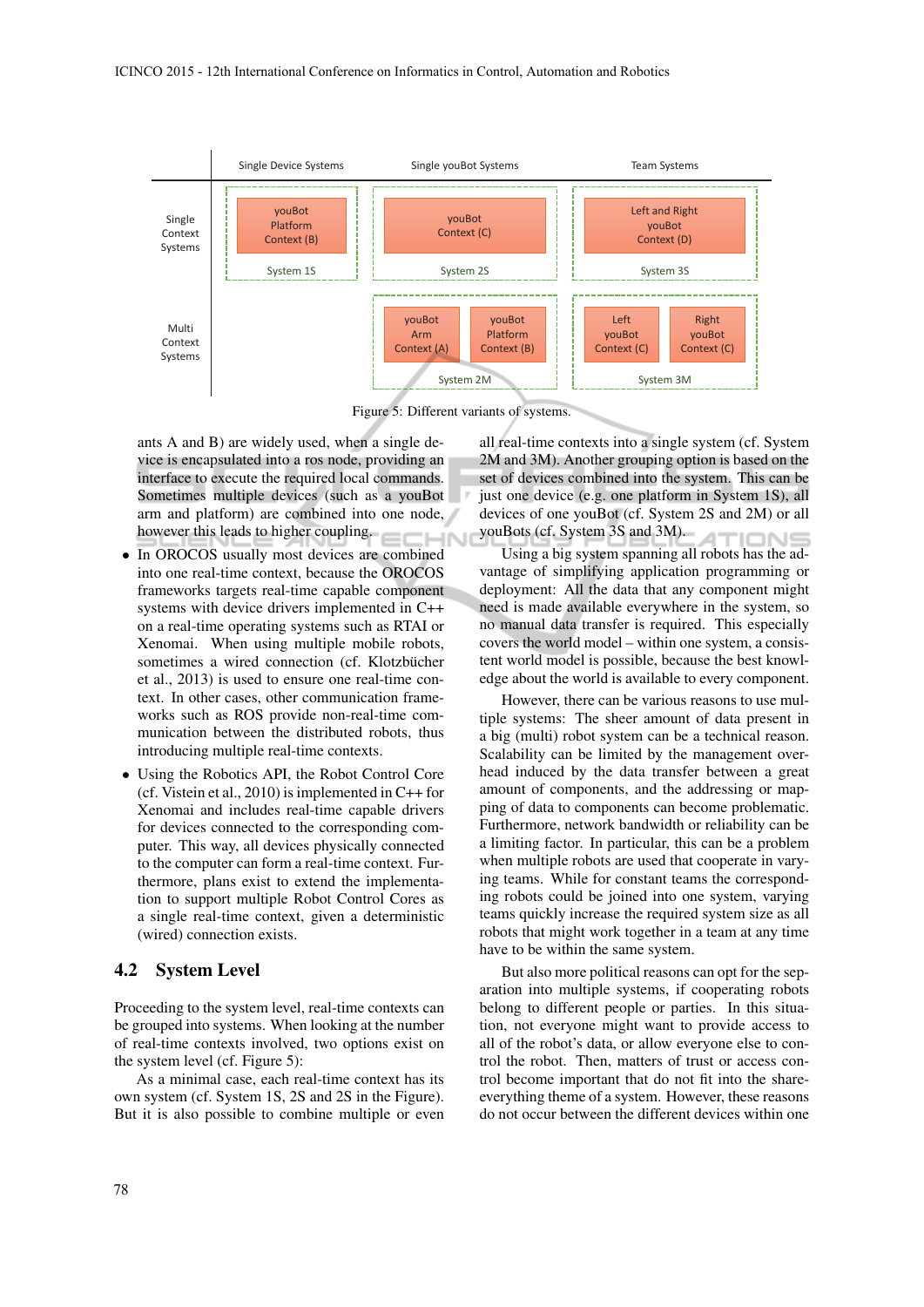

Figure 6: Different variants of applications.

robot (such as the youBot), so the grouping option 1S with just a platform only makes sense if the platform is used without an arm.

Looking at the software frameworks, the different focus becomes obvious:

- In ROS, one system includes all nodes that run using the same ROS master. In this situation, all these nodes can subscribe to any data published by other nodes, and post messages or actions. The world model includes transformation data as provided by the *tf service*, as well as robot models and data published by other nodes.
- OROCOS as a framework concentrates on one real-time context and does not per se contain features for non-real-time communication, however often ROS is used to combine multiple real-time contexts into one common system that allows for non-real-time communication and data sharing. World models are usually implemented as components in an application dependent manner, which can include geometry, semantics and history (cf. Blumenthal et al., 2013).
- In the Robotics API, the system term refers to the concept of a RoboticsRuntime, which represents one real-time context and makes the data available – to applications in a non-real-time way as well as to other devices in the same context for real-time reactions. The frame graph (cf. Angerer et al., 2013) including semantic information (such as the type of relation between frames, if they are static, temporary or have a transformation that can change during execution) and information about physical objects (such as physics meta data and shape) serves as a world model that can be used for planning as well as task execution.

Generally speaking, it is possible to distribute the corresponding components that form one system onto different PC systems, as no realtime guarantees are required on this level. Therefore, standard communication methods including wireless ones such as WiFi are applicable, however reliability or bandwidth can be limiting factors.

#### 4.3 Application Level

To perform a requested task, one or multiple systems have to execute actions that are controlled and coordinated by one or multiple applications. Figure 6 gives the different possibilities to structure the application(s) for controlling the two youBots.

One way is to control all robots from one application (cf. Application A and B). This defines all the interaction present in the solution in one place and thus makes it easier to understand. However, if varying teams are needed in a certain scenario, the corresponding application has to coordinate all robots at the same time. This can become confusing if the concurrent execution of multiple subtasks is encoded in one control flow or sequential state machine. Thus, separating concerns into subtasks, one for each team, should be considered within the application.

Another way is to use multiple applications, e.g. one for each controlled system (cf. App C1, C2, D1 and D2). This way, changing teams can be implemented by only locally and independently describing the behavior of each system. However, the applications have to coordinate, either through explicit communication or through observation of the environment or other robots. Using separate applications can also be required for political reasons, as described in the previous section. In a multi-application cooperation scheme, however, the resulting behaviour is not easily understandable by looking at one place, but only by examining the interaction of the different applications involved. In the most extreme case, the application for each robot only implements low-level behaviours, and the resulting behaviour emerges from the interaction (cf. Mataric, 1993).

Another structuring approach looks at the relation between applications and systems. It is possible to control (different devices of) one system from multiple applications (cf. D1 and D2), one system from one application (cf. B, C1 and C2) or multiple systems from one application (cf. A). The software framework should allow an application that was intended for use with multiple systems (e.g. A) to also work when all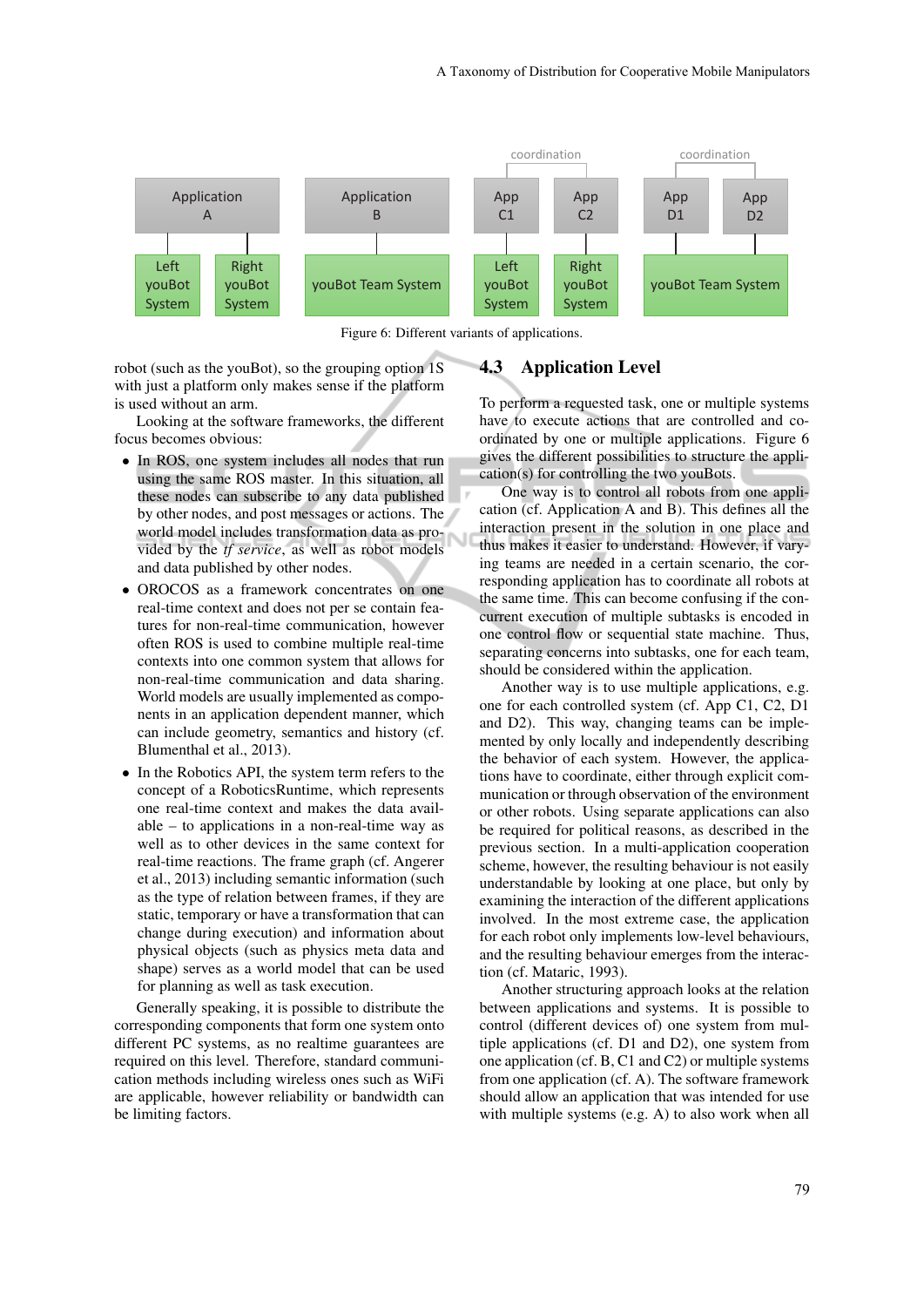corresponding devices exist in one system, while the distribution aspect on the system and real-time level is handled by deployment (e.g. through configuration). This may however not be possible the other way round, if the application relied on having one system (or even real-time context).

There are various ways to specify applications: Mainly sequential workflows can well be expressed as a programming language control flow. For reactive behaviour, model-based approaches such as state charts or Petri nets can be more appropriate. These ways of specification are available in different frameworks, but the support for controlling multiple systems from one application varies:

- In ROS, Python scripts can be used for sequential workflows, while SMACH state machines introduced by Bohren and Cousins (2010) allow reactive behaviour. However, communication with multiple ROS masters is not natively supported. To share data between different systems (ros masters), concepts like *multimaster* or *foreign relay* (cf. Schneider, 2012) can be used that forward topics between multiple masters and can be used through deployment. Additionally, supporting multiple masters is one of the new use cases motivating ROS  $2<sup>1</sup>$ .
- With OROCOS, control flow can be expressed in LUA scripts, while complex coordination is possible using coordination components written in rFSM as suggested by Klotzbucher and Bruyninckx (2012). Concentrating on one real-time context, OROCOS also does not provide direct support for access to multiple systems.
- Using the Robotics API, control flow can be expressed directly in Java applications, as well as through state charts using Java state chart libraries such as SCXML. It is easily possible to use multiple systems in one application (as used by Hoffmann et al. (2014) in the Factory2020 example), and to share limited amount of data between different systems or applications, either through common data sources (such as a Vicon system connected to both youBots through WiFi), or through explicit direct transfer.

## 4.4 World Model

If a robot is expected to cooperate with another robot, it needs the relevant data about that other robot. In the easiest case, both robots belong to the same system, thus the required information is already accessible. We then call the other robot a *controlled robot*.

<sup>1</sup>http://design.ros2.org/articles/why\_ros2.html

Once robots from multiple systems are to be coordinated from one application, the world model becomes more complex. The information about robots in other systems can originate from communication or observation. Either the other system provides (maybe read-only) access to the information (then we call the other robot a *remote robot*), or the information is only available through observation (thus we have an *observed robot*). The world model thus has to keep (a descending amount of) information about controlled robots, remote robots and observed robots.

In the case of observed and remote robots, some information (e.g. position of the first robot) is available in different systems with varying precision, and has to be organized. Therefore, different world model structures can be used:



Figure 7: Separate world models for multiple systems

One way is to keep one *world model per system*. Figure 7 shows an example of two world models that can occur using two youBots in two systems (e.g. with Application A). The figure concentrates on geometric information, with coordinate systems indicating named positions or objects in space (frames), while arrows represent transformations between these frames. Solid arrows indicate controllable positions, while dashed arrows indicate positions retrieved through measurement or communication. Orange arrows (L1 to L3) belong to the system of the left youBot, while blue arrows (R1 to R3) belong to the right youBot system. The frames could be augmented by additional information such as shape data, which is omitted here for clarity.

Using separate models has the advantage that mul-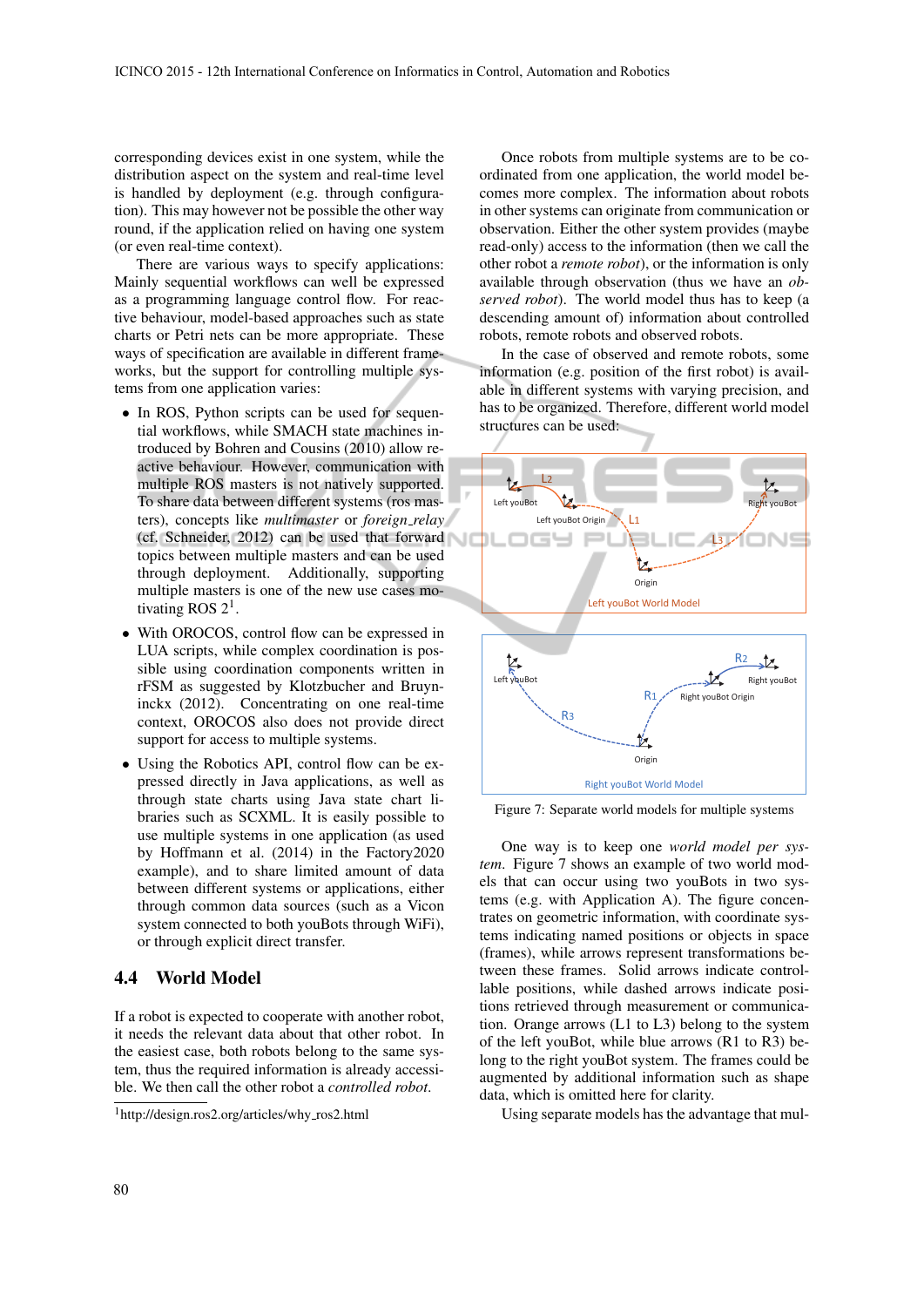tiple systems can just use different instances of the same world model, which allows to re-use models designed for single systems to a large extent. However, for cooperation a lot of information has to be duplicated, such as models of robots that occur as controlled robot in one and as a remote robot in another system. Additionally, the different world models have to be kept consistent. For example, a workpiece that is grasped and moved in one system also has to appear as grasped and moved in the other system.



Figure 8: Using a global world model for all systems.

The second way is to keep one *global world model* with all the objects and relations, and to provide access to the different transformations or sensor values for each system (cf. Figure 8). This has the advantage that the world model is always consistent (as far as topology and static information is concerned, however different systems can still disagree about frame transformations), and structural changes performed in one system are automatically present in other systems.

However, this scheme lacks flexibility when dealing with observed robots: While a mobile robot can keep track of its movement since the start through odometry measurements, an observer has no way to achieve this information from outside. Thus, the frame graph contains two transformations about the robot for controlled and remote robots (R1 and R2 in Figure 7), while for observed robots only one transformation is available (R3 in Figure 7).



Figure 9: Using a mixed world model scheme.

To solve this problem, we propose a *mixed world model* scheme (cf. Figure 9). In a mixed world model, the static data is shared between all systems, while dynamic data can be different for each system. For example, information about physical objects (such as the youBot geometry) as well as static connections (such as the position where the youBot Arm is mounted relative to the youBot Platform) are shared. Dynamic connections (such as the position of the youBot relative to its origin, or the fact that the youBot is positioned relative to the World Origin or youBot Origin) can be different for each system. Still, in both systems it should be possible to compute the transformation of the Left youBot to the Right youBot, using the data and topology present in each system (and to use it for planning and execution). This combines the advantages of a shared world model with the flexibility to include limited observations, while still allowing the application to address one youBot in a uniform way.

## 5 EXPERIMENTAL RESULTS AND DISCUSSION ATIONS

The simulation experiments described in the case study have been performed using the Robotics API as a framework, using the corresponding simulation and visualization engine (cf. Figure 10). A single application (cf. Application B in Figure 6) was used. This application controlled a single system (cf. System 3S in Figure 5) containing a single real-time context (cf. Real-time Context D in Figure 4). In this real-time context, both youBot arms and platforms were simulated, as well as the youBot grippers. The application was programmed in an object-oriented fashion, referring to the robots and work pieces as software objects using a single world model and expressing the interaction in the control flow of a Java method. The initial version of the application where the first robot was not moving during transfer was easily extended into the second version where both platforms were moving. This extension mainly consisted of adding commands to move the first platform, and to make the second platform synchronize its motion to the position and movement of the first platform. This showed the simplicity of object-oriented programming and synchronizing robots in the idealized simulation case where every device belongs to the same real-time context and can be synchronized, and where exact positioning is available.

Transferring the results from simulation to reality, various changes had to be done. The tests were conducted on the two KUKA youBots available in our lab, using a Vicon optical tracking system for external localization.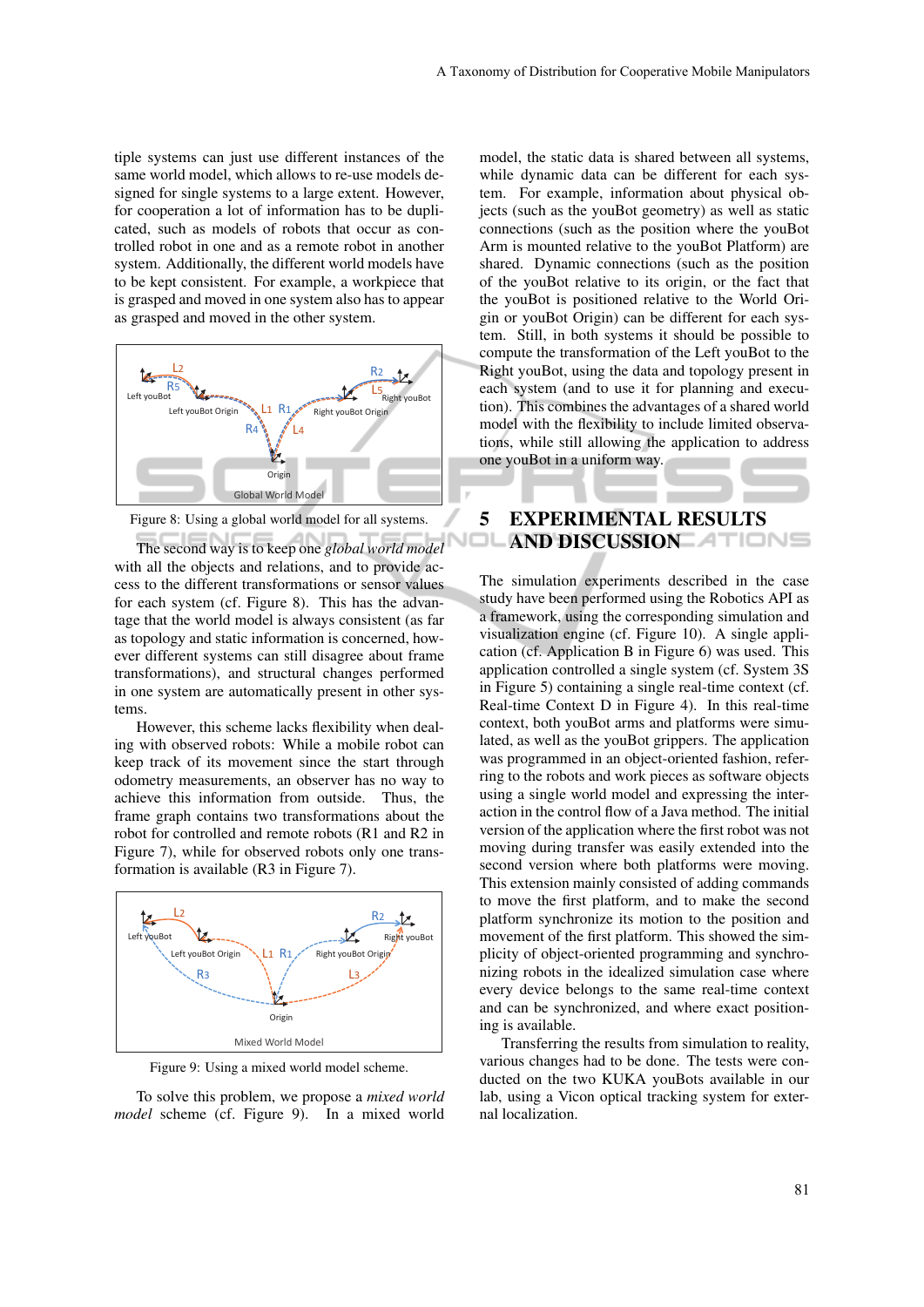

Figure 10: Structure of the simulation application.

A straightforward approach is to combine both youBots into one real-time context. Thus, the same distribution scheme like in the simulation case could be re-used, as could be large parts of the implementation. However, lacking real-time communication over wireless networks (cf. Section 4.1), this was not easily possible. On the other hand, while for stationary industrial robots adding a common real-time context spanning both robots greatly simplifies and improves the precision of physical cooperation, in the mobile case the gains are less clear. This is because precise cooperation does not only require exact timing synchronization, but also exact spatial synchronization. For stationary robots, this can be achieved by appropriate calibration procedures. For mobile systems, this is in general more problematic due to sensor inaccuracies. External positioning systems like the Vicon system used here can mitigate this problem. However, wireless real-time communication becomes a problem again when it comes to transmitting the position information to the youBots. Thus, we decided to choose an alternative distribution approach (cf. Figure 11): On each youBot's internal computer an instance of the Robot Control Core was running, which formed the real-time context (cf. Real-time Context C in Figure 4) and system (cf. System 2S in Figure 5 for this youBot's platform, arm and gripper) for the corresponding youBot. Vicon tracking data for both youBots and the workpiece was streamed to both youBot systems through a WiFi connection from an external PC running the Vicon software.

Looking at the application level, each youBot was controlled from a separate application. The motion of



the platform carrying the workpiece was controlled through teleoperation (cf. Application C1 in 6). The other youBot was controlled by a Java method similar to the one in the simulation case (cf. Application C2 in 6), however both applications used separate world models (cf. Figure 7). The workpiece and the other youBot platform were not modeled as Java objects, but only the Vicon position data was used to synchronize the motion and find the grasp position. The youBot arm used joint impedance control to mitigate position inaccuracies. Still, the experiment succeeded

and the work piece could be transferred.

Instead of separate world models, a mixed world model could have been used, which would be closer to the (single) world model in the simulation case. This way, changes to the world model topology (e.g. the information that the object has been grasped) would have automatically been transferred to the second youBot's system and static position data would be known to both youBots. Depending on the trust level among both youBots, dynamic data could be exchanged by appropriate deployment using remote robots (high trust) or merely by observation, e.g. using the Vicon system in a deployment with observed robots (low trust).

# 6 CONCLUSIONS AND **OUTLOOK**

In this paper, we introduced four levels for structuring the software for distributed robot applications: realtime, system, application and the world model. The